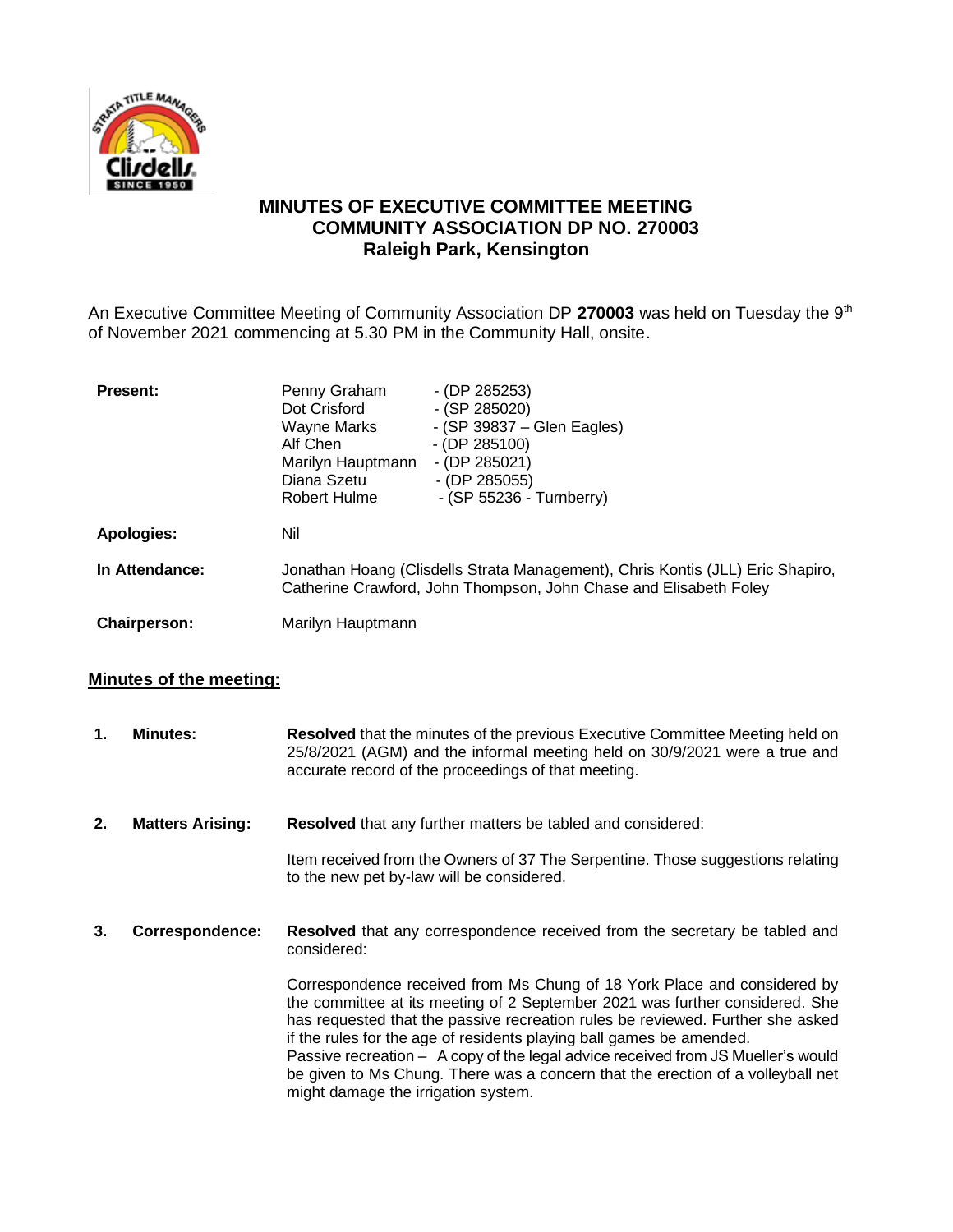Ball games and age limit – Estate Manager has advised that Security is aware that the rules regarding the age limit for ball games are to be interpreted using common sense. As long as no damage is being caused it would not be an issue.

4. **2021 Community Land Management Act Resolved** that the implications relating to the revision of the Raleigh Park Management Statement, Architectural Standards Guidelines and the Animal and Passive Recreation Policy be discussed.

> The 2021 Community Land Management Act will come into force on the 1st of December 2021. An important part of the amendment relating to the CA is that the bylaws cannot be harsh, oppressive or unconscionable. It was decided that the CA Bylaws will need to be reviewed.

The Executive Committee was pleased with legal advice relating to pets and passive recreation from JS Mueller's

The Managing agent has indicated that Clisdells are aware of the details of the new Act and can give advice.

- **5. Animal and Passive Recreation Policy Resolved** that the legal advice received from JS Mueller's relating to the Animal and Passive Recreation Policy be tabled and accepted. Dogs on leashes are permitted in the parklands. The Animal and Passive Recreation policy as shown on the website will be reviewed. The secretary will draft a letter to be sent to Neighbourhood Association Lot owners.
- **6. Architectural Review Subcommittee report. Resolved** that the Architectural Review subcommittee report be tabled and accepted. Solar panels were approved for 22 The Serpentine. It was approved on the condition that the tree in the courtyard adjacent to Brompton Rd not be

removed.

The Tribunal Order against 6 The Serpentine has now been resolved with the Owner replacing the lantern light fittings.

The Architectural and Landscape Guidelines will need to be reviewed relating to implications of the 2021 CLM Act.

**7. Security Subcommittee Resolved** that the Security subcommittee report be tabled and accepted.

**report**

Additional Cameras – HSC Security has provided quotes for the installation of additional cameras. Improved performance of existing cameras was to be investigated. As this work was not budgeted for this year, the process will be further considered. The treasurer has advised that the potential savings that might be achieved on the Pantheon project might be allocated to these works.

Guard House Monitors –

The guard house has old monitors for the guards to review on-demand CCTV footage. It was resolved that the monitors be upgraded in the Guard House, similar to the equipment in the Estate Manager's office. Estate Manager will discuss with Security.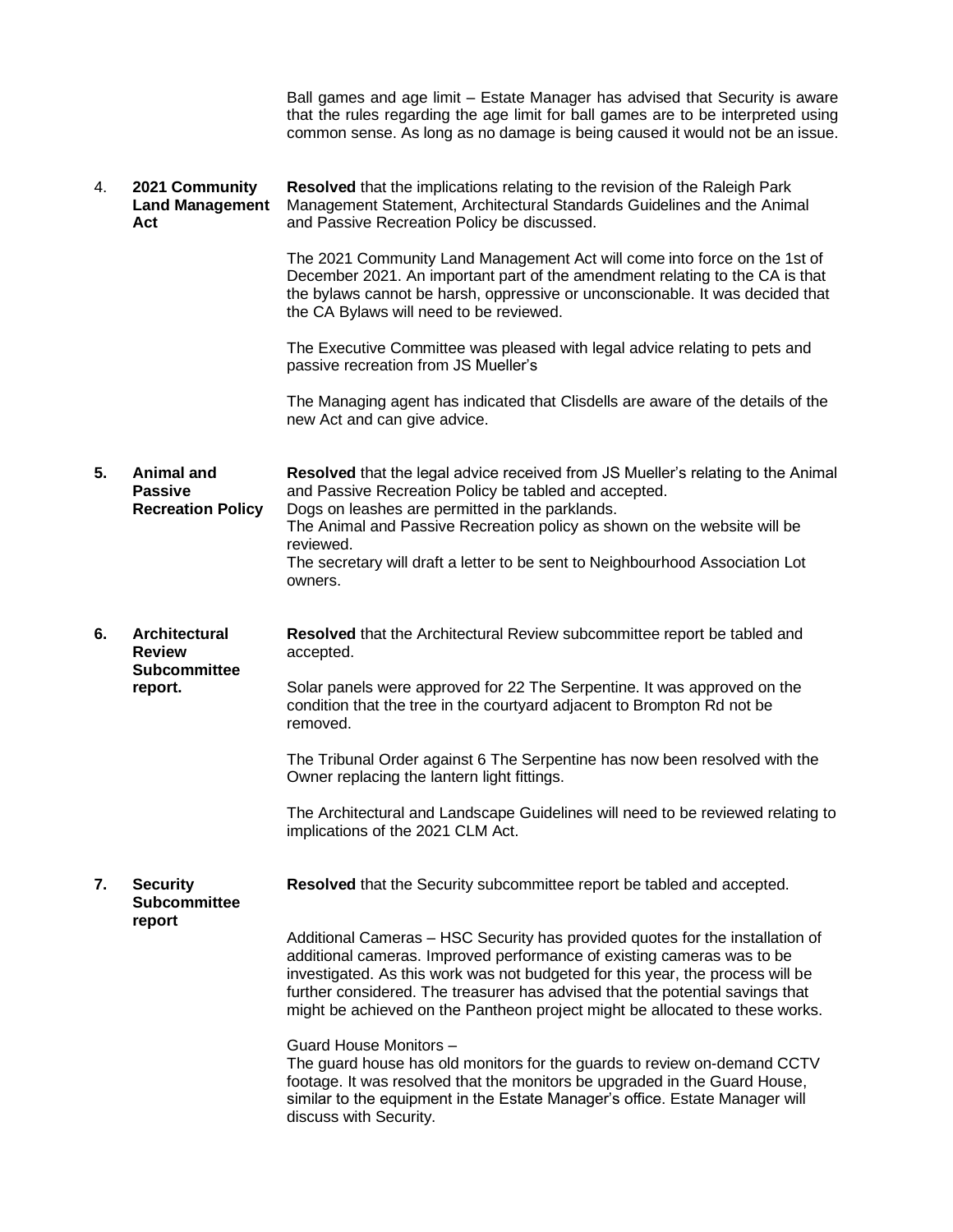|     |                                                                                 | <b>Cable Condition Report-</b><br>Quote to check cabling condition roughly \$3K. To be further considered.                                                                                                                                                                    |
|-----|---------------------------------------------------------------------------------|-------------------------------------------------------------------------------------------------------------------------------------------------------------------------------------------------------------------------------------------------------------------------------|
|     |                                                                                 | Security Camera Zoom -<br>Security was unaware that the security cameras could zoom in. Estate Manager<br>has advised it is possible, but it is not the best resolution. Camera systems are<br>fixed and not able to be panned.                                               |
|     |                                                                                 | Daily Security Reports -<br>The suggestion was made that these reports be condensed to be of better use.<br>The sub-committee will consult with security.                                                                                                                     |
| 8.  | <b>Restoration of The</b><br>Pantheon - report<br>from Estate<br><b>Manager</b> | Core Engineering (structural engineers) will inspect The Pantheon and provide<br>a condition report to determine the extent of repair work required.<br>This will determine the path for restoration.                                                                         |
| 9.  | <b>Tennis Courts</b>                                                            | Have sourced quotes to get the 2x tennis courts resurfaced in 17mm thick turf.<br>Quotes ranged from \$48k - \$63k. More information is required.                                                                                                                             |
|     |                                                                                 | EC asked if Estate Manager can confirm warranties and where the seams will<br>be installed.                                                                                                                                                                                   |
|     |                                                                                 | Swipes for the tennis court gates - Further information is required, waiting for<br>quotes for wiring of the gate.                                                                                                                                                            |
| 10. | Non-compliance<br>with By-law 40                                                | Garbage bins should not be left out and visible within the estate.<br>It was suggested we need to be more understanding, as there is less room to<br>store the additional bins inside garages. Tarps being installed to camouflage the<br>green waste bins in Kingston Heath. |
|     |                                                                                 | It was resolved that a circular be issued to relevant residents, asking them to<br>comply with bylaw 40. The Estate Manager will be in charge to organise the<br>letterbox drop.                                                                                              |
| 11. | <b>Financial</b><br><b>Statements</b>                                           | Accounts to October showed the Administrative Fund was in deficit however<br>this was due to timing, as the CA was yet to receive 2nd instalment of levies.                                                                                                                   |
|     |                                                                                 | All expenses were tracking to budget.                                                                                                                                                                                                                                         |
|     |                                                                                 | Pool Account -<br>Deficit of \$5k because of repairs to rusted pipes in pool room.<br>Spent \$4k in Capital Works for waste management system to monitor pool<br>chemicals.                                                                                                   |
| 12. | <b>Parking and</b><br>speed limits in<br><b>Raleigh Park.</b>                   | Estate Manager has sent an email to Randwick City Council regarding the<br>following matters. It will need to be tabled at a meeting and they will come back<br>to him with a decision:                                                                                       |
|     |                                                                                 | No Stopping sign -<br>No stopping sign on The Serpentine to be moved 60 metres down.                                                                                                                                                                                          |
|     |                                                                                 | Speeding -<br>Current speed limit is 40km/hr, which in some circumstances may be<br>dangerous. Request to reduce to 20km/hr.                                                                                                                                                  |